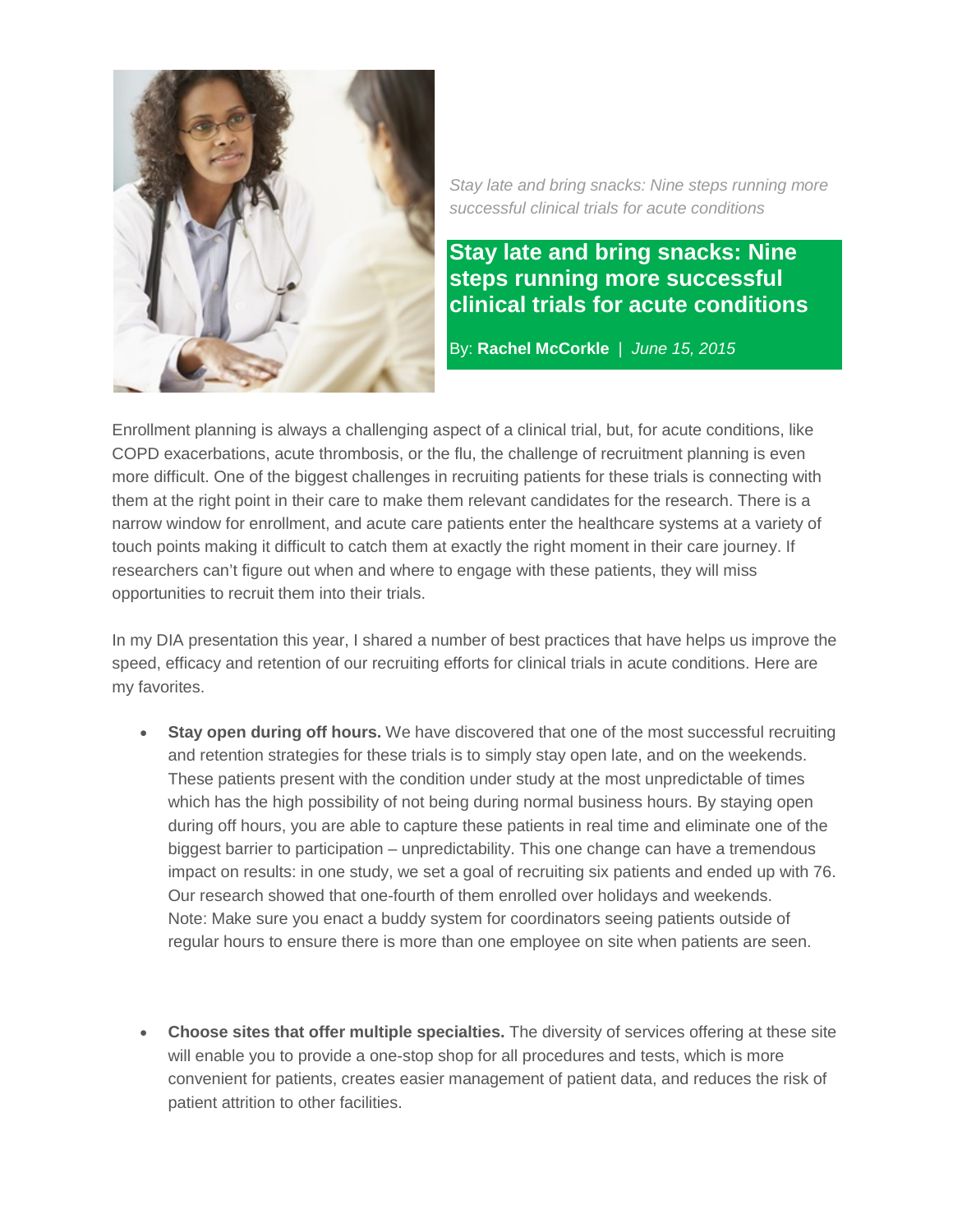- **Choose sites with a past history of success with such trials.** Select sites based on thorough evaluation of previous enrollment on acute studies not necessarily studies of same indication. When considering a site, ask about any creative or innovative recruitment methods. A site that can speak to this history with enthusiasm is a site with a good chance of success.
- **Consider running the trial as a non-inpatient study.** In-patient studies are complicated, expensive for researchers, and potentially burdensome for patients. When designing your trial protocol, determine whether your trial requires a fully in-patient environment or whether some or all of it can be conducted in an out-patient setting. Naturally, this will vary based on condition, but this option should be considered when possible.
- **Engage investigators in the recruiting process.** They are the ones who understand the intricacies of the research, and are best positioned to engage patients in discussions about their disease, and to understand the inclusion/exclusion criteria governing who should participate.
- **Conduct mock screenings to hone your program plan.** When you are targeting a small patient population in a limited timeframe, you don't want risk losing suitable candidates due to mistakes made during recruiting. Running a mock screen, that includes every step from identifying the "patient", to running through the entire recruiting process, including paperwork, interviews, and preliminary labs, will help you clear bottlenecks, streamline your order of operations, and identify risks that could cause patients to drop out.
- **Establish strong relationships with local physicians, nurses, and ER staff.** In most cases, the only way you are going to find the right patients is if the treating physician or caregiver introduces them to you. So the best recruiting strategy is to educate all of the local care givers about your trial, including your timeframe, the specific types of patients you are looking for, and how they might talk to patients about participating. Patients can turn up in a variety of care settings, so make sure you expand your network to all possible destinations.
- **Make it easy.** When you build relationships with local care providers, don't overburden them with extra steps, or too much information about your research. If you want them to send